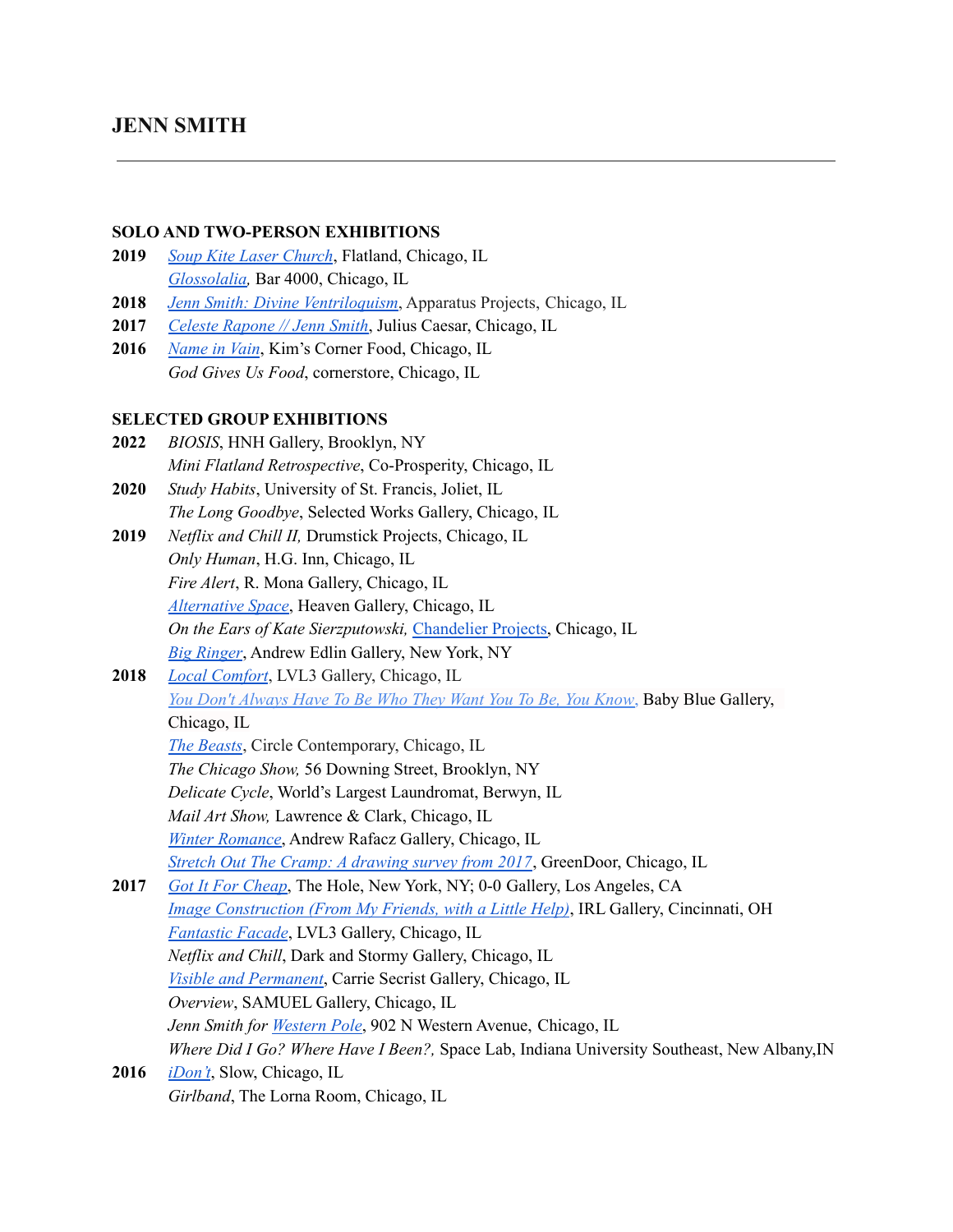EXPO 2016, SAIC booth, Chicago, IL

MFA Show 2016, School of the Art Institute of Chicago, Chicago, IL *[Surface](http://www.thevisualist.org/2016/04/surface-layers/) Layers*, SAMUEL Gallery, Chicago, IL

### **PUBLICATIONS & PROJECTS**

- **2022** *An Atlas* (Contributor), Flatland, Chicago, IL, 2022 Thomas Huston, Mel Bochner bootleg, *Working drawings and other visible things on paper not necessarily meant to be viewed as art*" (Contributor) Apparatus Projects, 2022
- **2020** (THE) OLD FUTURE'S [ALMANAC](http://www.theotherchrisreeves.com/index.php/wordsnletters/the-old-futures-almanac/) (Contributor), Flatland, Chicago, IL, 2020
- **2019** *Soup Kite Laser Church News*, self-published exhibition catalog, Flatland, Chicago IL, 2019

## **BIBLIOGRAPHY**

- **2019** Hawbaker, KT. "Critic's Pick: Jenn Smith at [Flatland"](https://www.artforum.com/picks/jenn-smith-81430), Artforum online, November 28, 2019. Bad at Sports, [episode 713](http://badatsports.com/2019/episode-713-jenn-smith/), Dec 16, 2019. Tumblin, Cody. "Jenn Smith 'Divine [Ventriloquism](https://chicagoartistwriters.com/jenn-smith-divine-ventriloquism-at-apparatus-projects/) at Apparatus Projects'", Chicago Artist Writers, February 13, 2019. New American Paintings, Midwest Issue #137
- **2018** ArtMaze Mag, Issue 8. Curated selection by Sara Maria Salamone and Tyler Lafreniere of Mrs. Gallery, NYC. June, 2018.

Cohen, Alina. "1960s Chicago Gave Birth to a Colorful, Frenetic Art Style That Is Still [Gathering](https://www.artsy.net/article/artsy-editorial-1960s-chicago-birth-colorful-frenetic-art-style-gathering-steam) [Steam"](https://www.artsy.net/article/artsy-editorial-1960s-chicago-birth-colorful-frenetic-art-style-gathering-steam). May 17, 2018.

[Goldstein,](https://news.artnet.com/about/caroline-goldstein-596) Caroline. "Plunge Into the Madcap Delirium of Chicago Imagists at a [Brooklyn](https://news.artnet.com/exhibitions/chicago-imagists-brooklyn-1286918) [Brownstone](https://news.artnet.com/exhibitions/chicago-imagists-brooklyn-1286918) With These Photos". Artnet News, May 16, 2018.

"9 Art Events to [Attend](http://www.artnews.com/2018/05/07/9-art-events-attend-new-york-city-week-20/) in New York City This Week" Art News, May 7, 2018.

Miller, James H. ["Private](https://www.theartnewspaper.com/news/private-view-may-2018) View: our pick of May gallery shows" Art Newspaper, April 30, 2018. Finley, Madeleine, and Reynolds, Sarah. This Moment Here, SAIC Free Radio. [Episode](https://soundcloud.com/thismomenthere/show-twenty-nine-jenn-smith) 29: Jenn Smith. March 22, 2018.

Yeapanis, Stacia. ["OtherPeoplesPixels](http://blog.otherpeoplespixels.com/otherpeoplespixels-interviews-jenn-smith) Interviews Jenn Smith", OtherPeoplesPixels Blog, March 7, 2018

Cardoza, Kerry. ["Keeping](https://art.newcity.com/2018/02/06/keeping-warm-while-winter-weathers-on-a-review-of-winter-romance-at-andrew-rafacz-gallery/) Warm While Winter Weathers On: A Review of Winter Romance at Andrew Rafacz [Gallery"](https://art.newcity.com/2018/02/06/keeping-warm-while-winter-weathers-on-a-review-of-winter-romance-at-andrew-rafacz-gallery/), Newcity, February 6, 2018.

**2017** Hawbaker, KT. ["Fantastic](http://www.chicagotribune.com/entertainment/museums/ct-ent-see-it-now-0831-story.html) facades and where to find them", Chicago Tribune, August 31, 2017. Reaves, Kelly. "Celeste [Rapone](http://chicagoartistwriters.com/celeste-rapone-and-jenn-smith-at-julius-caesar/) and Jenn Smith at Julius Caesar" Chicago Artist Writers, June 21, 2017.

Dorenbaum, Frances, et. al. "Breakout Artists 2017: Chicago's Next [Generation](http://art.newcity.com/2017/04/27/breakout-artists-2017/3/) of Image [Makers"](http://art.newcity.com/2017/04/27/breakout-artists-2017/3/) Newcity, April 27, 2017.

Carrigan, Margaret. "Exploring Evangelism: Jenn Smith's 'Name in Vain' at Chicago's The Back Room" Blouin Artinfo, January 26, 2017.

**2016** Cardoza, Kerry. "Art That Simply Won't: A Review of ['iDon't'](http://art.newcity.com/2016/12/13/art-that-simply-wont/) at Slow Gallery" Newcity, December 13, 2016.